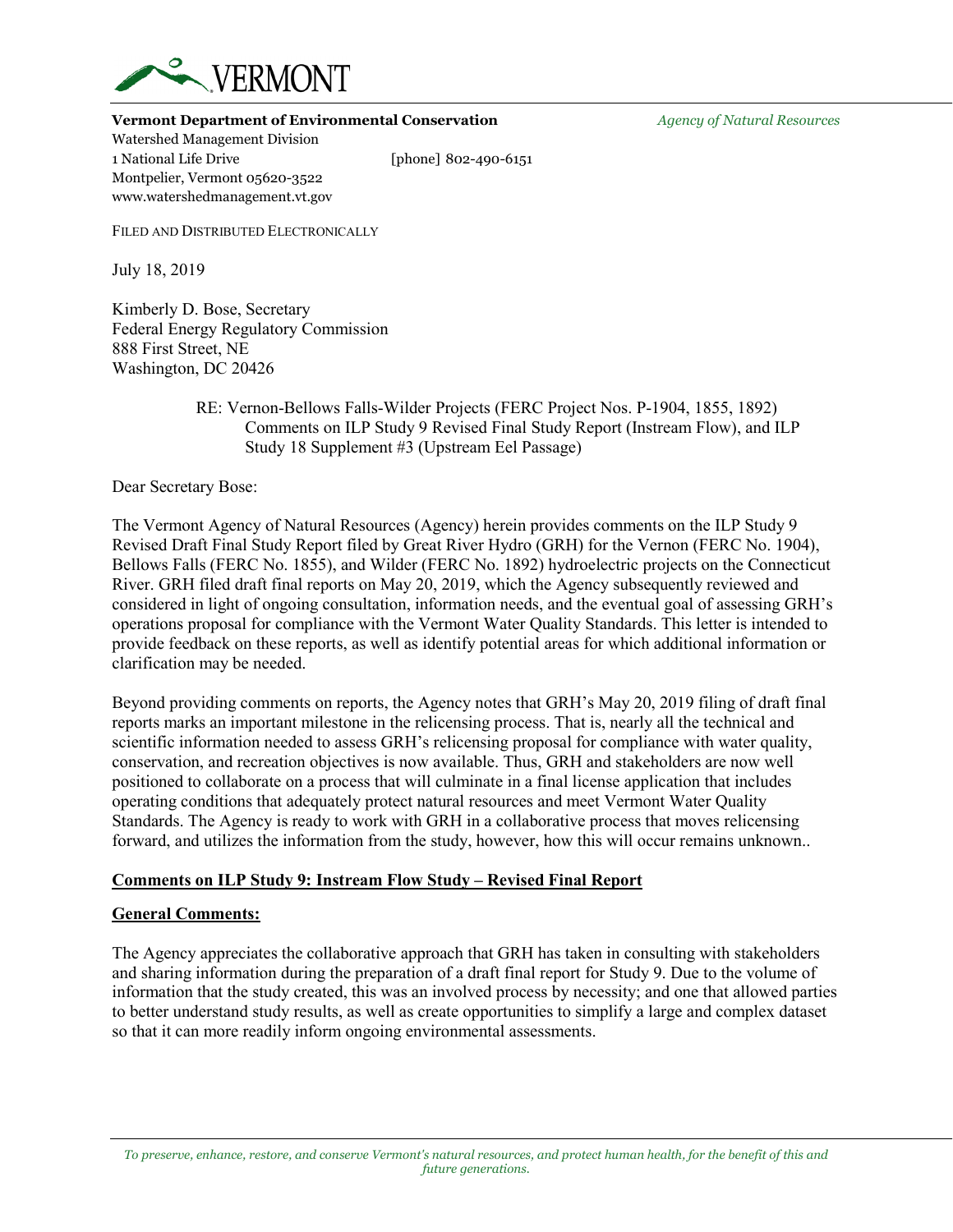Kimberly D. Bose, Secretary July 18, 2019 Page 2

# **Specific Comments**

- **Comment:** On pages 164-165 the report quotes Gore and Nestler (1988) who identify sensible bounds and limitations on the application of PHABSIM and specifically note the need to consider complementary population information when interpreting results. The Agency also hold this view and will be relying on several relicensing studies, as well as published literature, in making its final flow recommendations for the projects.
- **Comment:** Regarding Tables 6.3.1-1, 6.3.1-2, 6.3.1-5, and 6.3.1-6, what is meant by the highlighted rows (e.g., Walleye fry on page 167)?

**Request**: Please revise the table caption to indicate what highlighted rows are meant to communicate, or if colored in error, revise the tables accordingly.

**Comment:** Section 6.3.2 'AWS and Dual Flow AWS', page 181, the report suggests that the limited amount of fry habitat indicated by the Dual Flow analysis is 'an artifact of modeling' because 'the implied immobility of fry…is unrealistic' and 'suitable habitat migrates laterally as flows increase' (also illustrated in this section's figures). While the Agency generally agrees that fry have some mobility, it also notes that they are also generally poor swimmers and thus susceptible to downstream displacement on the rising limb and stranding on the descending limb of generation flows, absent upand down-ramping that is sufficiently slow. The figures included in this section suggest this may be a concern for the projects under current/proposed operations given that suitable habitats migrate laterally 50 or more feet between base and generation flows (e.g., Figure 6.3.2-1, White Sucker). As supported by existing literature, it is likely that the three projects impact fish via these mechanisms.

> **Request**: The Agency recommends that GRH consider the temporal dynamics of fry habitat in the development of future operations/ramping proposals.

- **Comment:** Regarding Figure 6.3.2-6, the Agency recommends updating Appendix A to include the final updated Sea Lamprey spawning HSC in both graphical and tabular form to ensure they have a final, documented home. This will improve the likelihood that ongoing and future assessments of hydraulic-habitat conditions for Sea Lamprey at the projects are informed by common habitat suitability assumptions.
- **Comment:** Section 6.3.3 'Time Series', page 196-225. Because essentially no information is provided on (a) the hydrologic and operational details of the 'strawman' scenario or (b) the sequencing and chronology of different habitat offerings (i.e., time series vs. duration curves), it is not clear what the habitat time series/habitat duration curve results mean relative to current operations/relicensing proposal. Additionally, the comment by GRH that 'Lacking any specific alternative proposals from the Aquatics Working Group…' does not reflect the discussions had between the Aquatic Working Group and GRH during the consultation process (e.g., the August 7, 2018 consultation meeting, at which GRH indicated a willingness to advance a new operations proposal).

**Request**: Please clarify what the operational conditions underlying the 'strawman' proposal analyzed in the report, including base and generation flows, ramping rates, impoundment levels, etc. (e.g., operations model inputs). Additionally, please clarify if this proposal is what GRH intends to advance as its formal relicensing proposal.

**Comment:** Section 6.3.4 'Species and Life Stage Reduction', the Agency has independently explored opportunities to reduce the number of species/life stages represented in the data and agrees to the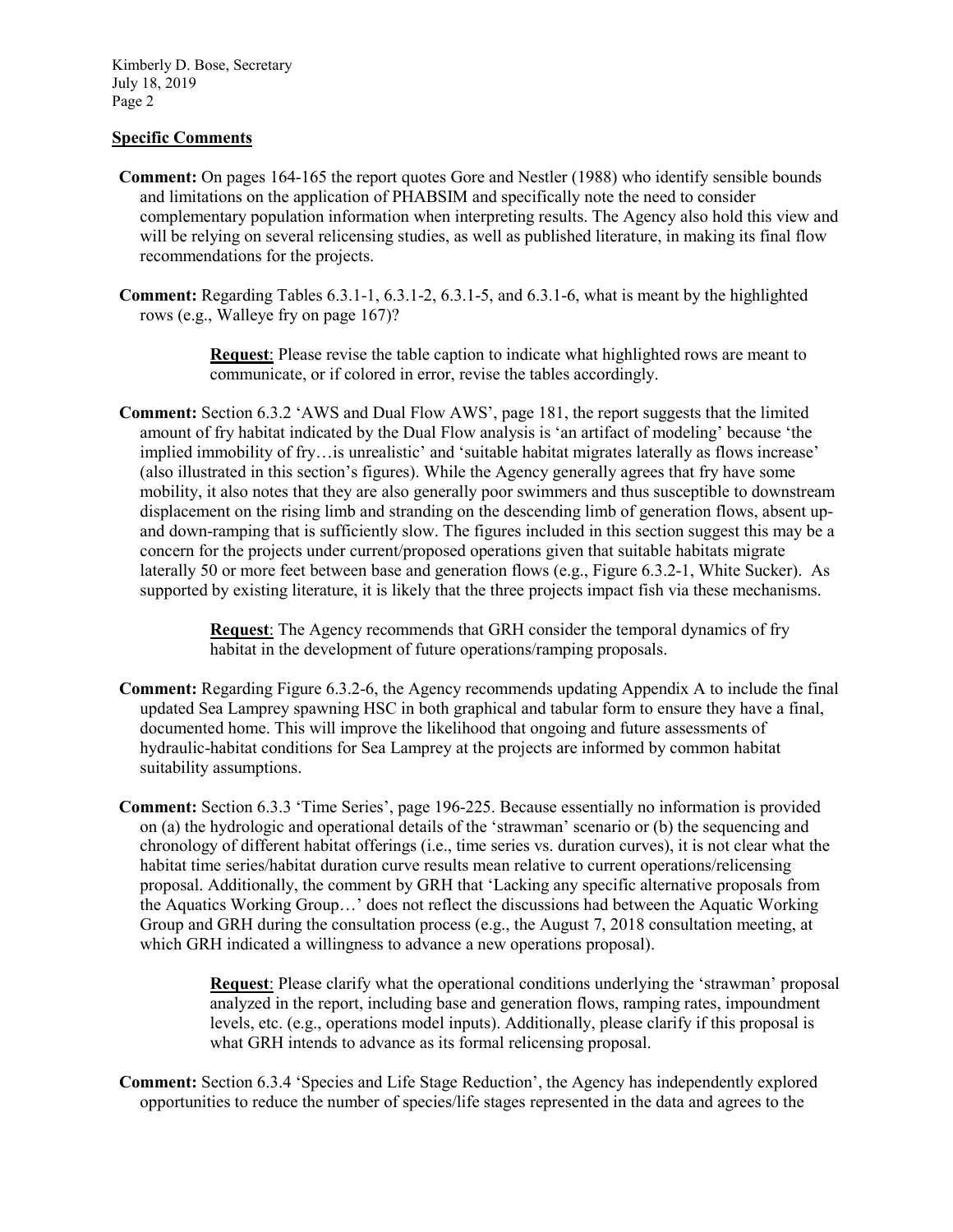Kimberly D. Bose, Secretary July 18, 2019 Page 3

> recommended groupings. However, it should be noted that these 'multi-species' curves should be appropriately weighted/considered in subsequent analyses that might otherwise view such results as representing 'one species'.

**Comment:** Section 6.3.5 'Conclusion', the Agency concurs with the view that Study 9 should not be used in isolation to determine whether a proposed operating regime satisfies the State's water quality (and habitat) objectives. Rather, Study 9, along with 'the results of 18 other aquatic and riparian habitat and flow related studies' will be used in making this determination. Additionally, as noted above in relation to the findings presented in Section 6.3.2 'AWS and Dual Flow AWS' for the draft final report, there will also be value in using existing study results in new/different ways (e.g., evaluating ramping proposals in light of hydraulic-habitat modeling results).

# **Comments on ILP Study 18 Supplement #3: Upstream Eel Passage Assessment**

# **General Comments:**

The goal of the Study 18 Supplement was to conduct systematic surveys of eel presence at the Vernon dam in order to identify eel concentrations. As with previous surveys conducted 2015-2017, the fish ladder had the greatest number of observations relative to other sites, and eels were observed in the ladder through mid-October.

Additionally, GRH made several modifications to the ladder with the goal of improving the accuracy of eel counts made via the fish passage video monitoring system, as well as upstream passage success for eels.

The Vermont Fish and Wildlife Department (Department) counted eels (as well as other diadromous species) utilizing video monitoring and SalmonSoft software from 5/14/2018-10/15/2018. Counts are made in a directional fashion (either upstream or downstream) with a net daily count. Similar to GRH's observations, "eels usually appeared traveling upstream at the bottom of the water column and "falling back" or traveling downstream mid water column", the Department also observed that the number of eels being counted in a downstream direction (-) exceeded the number counted in an upstream (+) direction, resulting in a -6,251 net total upstream passage for the season. Of note is that relative to previous years, more movement was detected at the viewing windows (both directions), suggesting GRH's modifications were partially successful. However, the issue of fallback and the ability to detect eels via SalmonSoft remains unresolved.

Since GRH has agreed to implement a PIT tag study for the 2019 fish passage season, more information on passage rates and areas of fallback will become available. However, moving forward GRH should investigate and consider alternative means for counting eels, as SalmonSoft was not designed for eel enumeration and the resulting data increasingly appear to be unreliable. For example, a video counting system at the fishway exit may shed light on actual numbers of eels passing Vernon, but other observation points or technologies may improve accuracy as well.